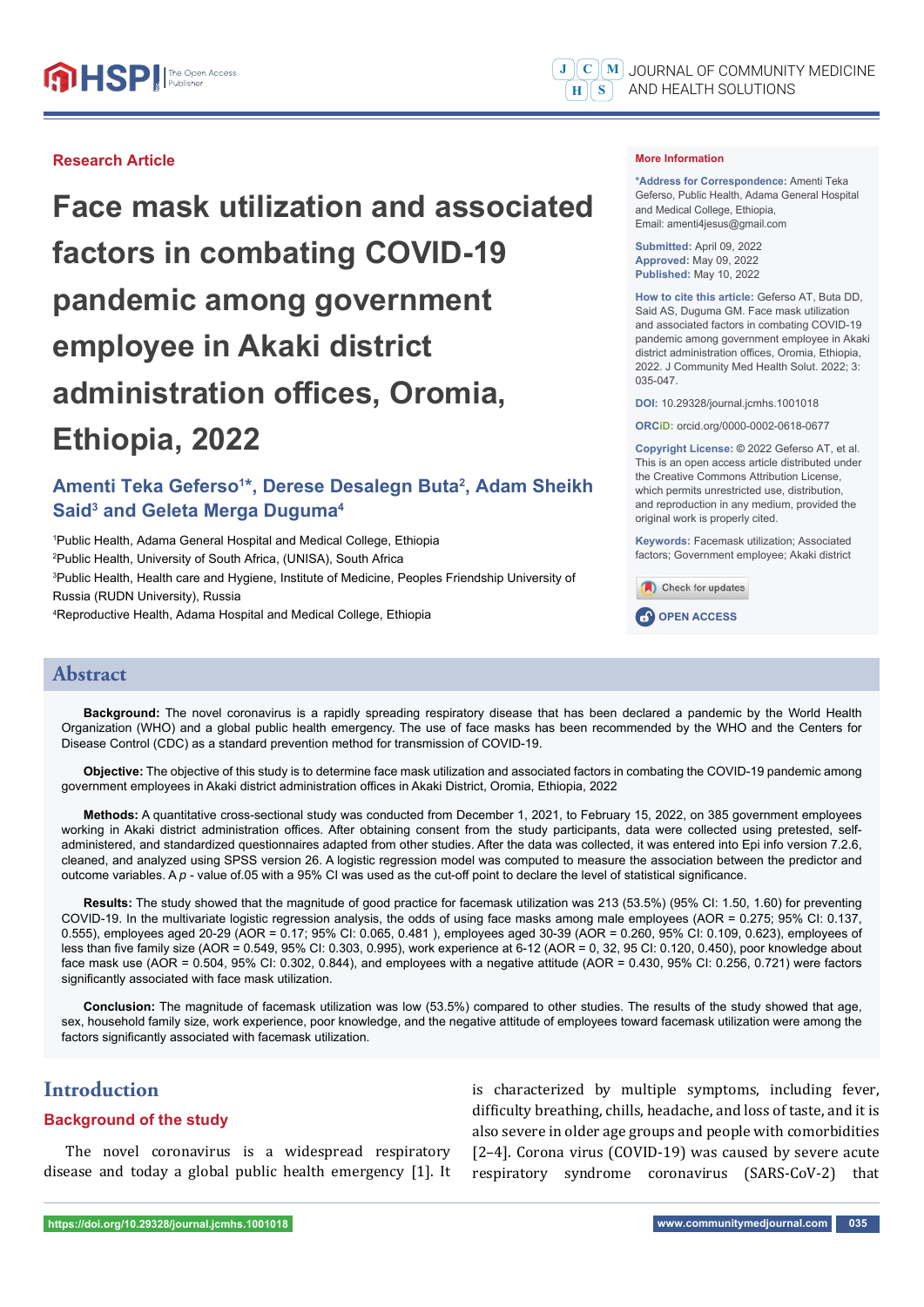

suddenly appeared in Wuhan, China in December 2019 and spread around the world. It has been declared a pandemic by the WHO and a global public health emergency [5–7].

Ethiopia is one of the developing countries affected by the COVID-19 pandemic and the first case was confirmed on March 13, 2020. The country's government has taken corrective measures and hygiene measures such as hand washing, physical distancing and staying at home [8].

The population is generally susceptible to this deadly disease, and since there is no effective drug, self-isolation, self-protection, distance, hand washing, sanitizer, and face mask utilization were among the immediate measures to cut the transmission of the COVID-19 virus from person to person [9,10].

Ethiopia is striving to overcome the pandemic and slow the transmission of COVID-19 through mass education, emergency preparedness, contact tracing, isolation and vaccination of high-risk groups to combat the spread of the disease [10].

Among the preventive measures, the use of face masks has been recommended by the WHO and the CDC as the standard prevention method for transmission of COVID-19. It is a medical device designed to cover the mouth, nose and chin that limits the passage of infectious agents by preventing respiratory droplets and splashes from reaching the wearer's mouth and nose [11,12].

## **Statement of the problem**

COVID-19 is a global health infectious disease that has affected almost all countries and has resulted in thousands of deaths [13]. It has a strong impact and causes higher mortality in people over the age of 60 and those with comorbidities [14]. According to the Ethiopian Institute of Public Health and WHO Africa Region COVID-19 Weekly Bulletin, as of December 12, 2022, there have been a total of 258,152,594 COVID-19 cases and 5,008,204 deaths (CFR = 1.94%) worldwide. In Africa, a total of 6,479,868 confirmed cases and 153,232 deaths were reported across the continent (CFR =  $2.4\%$ ) and there were 144,898 COVID-19 infections (2.4% of all cases) among health workers in the region. The African continent accounts for 3.4% of global cases and 4.3% of global deaths. Ethiopia reported the highest number of confirmed cases in Africa after South Africa and as of 12 December 2022 the country had recorded a total of 373,115 confirmed COVID-19 cases and 6,829 deaths (4.5%) with a fatality rate of 1.83% [13,14].

During the outbreak of the disease, many countries were unaware and therefore it was not foreseeable. Because of its high rate of transmission, it has presented many challenges to both patients and healthcare professionals who have been fighting it. Since it was declared a global health threat by the WHO on March 11, 2020, it has experienced a health, economic and social crisis. Millions died and were infected by the virus.

Now the Omicron variant of COVID-19 is challenging the world and the Omicron variant has been confirmed in more many countries [13,15].

Today the world fears another wave of the Omicron variant of COVID-19, which is highly transmissible and deadly. Although there is a vaccination against COVID-19, the WHO still recommends the use of face masks and other preventive measures to combat the fast-transmitting COVID-19 virus, but studies show that the use rate of face masks in communities and even among health professionals is still very low. According to the systematic meta-analysis on the effectiveness of public health interventions in reducing COVID-19 incidence, transmission and mortality from COVID-19, conducted at Monash University in Melbourne, face mask-wearing was shown to value of 53% contributed to the reduction of COVID-19. 19 incidence, and wearing face masks is considered an effective technique to prevent respiratory infections, including COVID-19, and proper use of face masks by medical workers can reduce contamination from airborne viral respiratory infections decreases by 80% [16–19].

However, studies show that face mask utilization is low. The study, conducted on the practice of wearing masks in the Community in Saudi Arabia, showed that the frequency of wearing face masks in public places, at work or at social gatherings was 87.2%, 80.5%, 80.5%, 47.5% respectively [20].

Studies revealed that facemask utilization is affected by knowledge, attitude, and practice, as well as sociodemographic factors. The study conducted at Wachamo University indicated that knowledge about facemasks was low (29.2%) and knowledge was found to be associated with factors [7].

Another study conducted in the city of Woldia in northeastern Ethiopia showed that wearing face masks in crowded places was 63.9% and that respondents' practices regarding face mask use significantly associated with sex, marital status, education and occupation, while the other study was conducted to assess the face mask utilization status of healthcare providers in referral hospitals in the Amhara region, their face mask utilization was shown to be 59.5% [21,22].

Another study conducted among health professionals in the Addis Ababa Police health facilities showed that the face mask usage rate was 33.3% and that the factors associated with the use of face masks were education, profession and knowledge about the use of face masks [23].

Very few studies have been conducted on the proper use of face masks to prevent COVID-19 in the world and in Ethiopia. Most studies were conducted online. However, no studies have been conducted on the status of government employee use of face masks and the factors involved [12].

Therefore, this study aimed to determine the use of face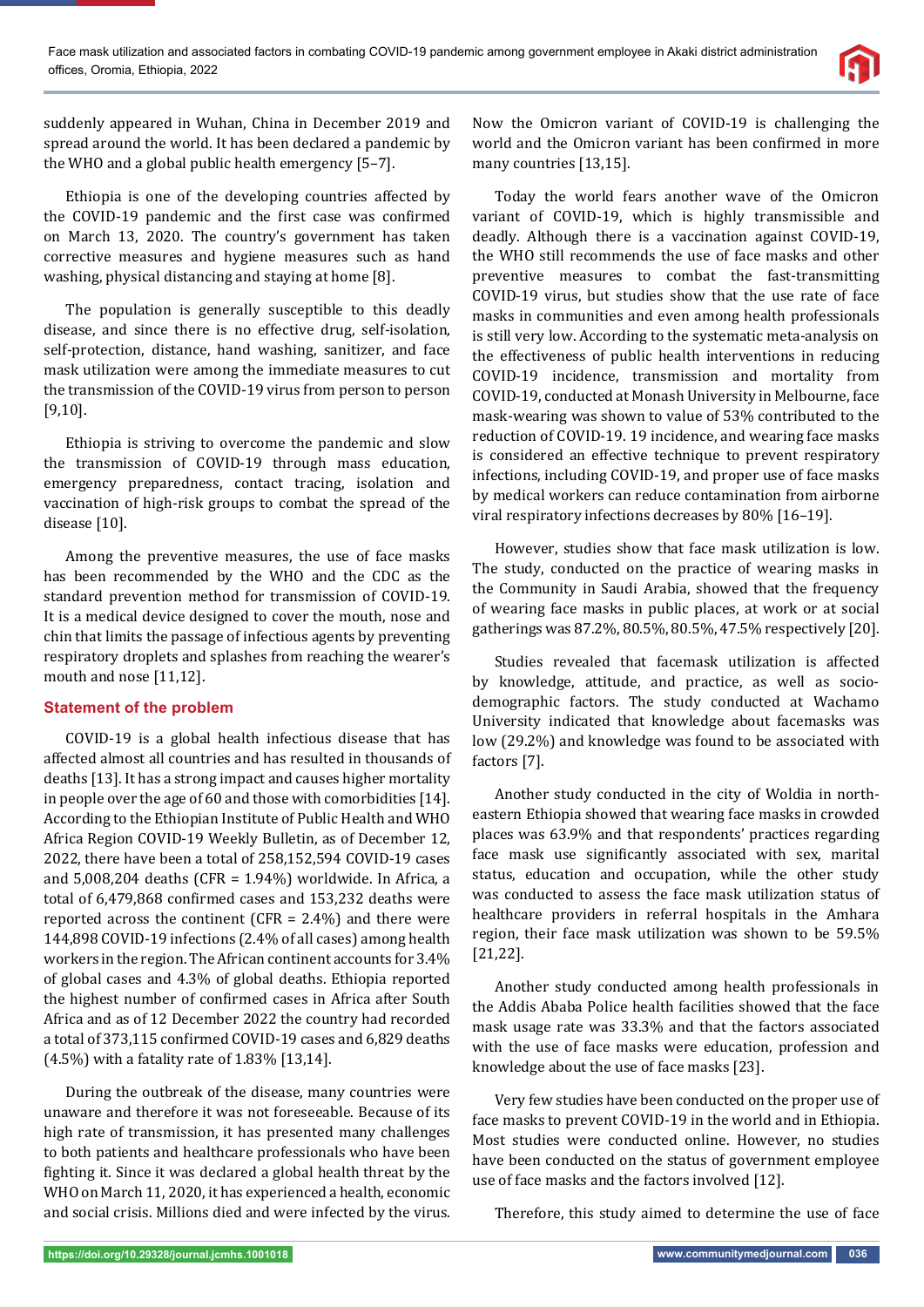

masks and identify associated factors among government employees. It was conducted to identify the gaps and immediate action to address those gaps in relation to employee use of face masks and related factors as it is very important to control the spread of COVID-19 infection. Therefore, the main objective of this study was to determine the use of face masks and associated factors in controlling the COVID-19 pandemic among government employees in Akaki district administration offices, Oromia, Ethiopia.

#### **Significance of study**

There are very limited studies in our country concerning facemask utilization among employees. With the growing number of infections and deaths in communities and another wave of the Omicron variant of the COVID-19 outbreak, it is crucial to see facemask utilization and associated factors among government employees to take the necessary steps and measures to protect and help those employees be aware of the pandemic. This study will provide evidence on the facemask utilization of employees working in the Akaki District administration, Oromia Special Zone surrounding Finfinnee, for the concerned bodies that will eventually help them formulate appropriate solutions.

The purpose of this study is to assess facemask utilization and associated factors among employees in Akaki district administration offices in combating COVID-19. In this research, factors associated with facemask utilization was assessed, and conclusions and ways forward were set. Therefore, the findings of the study will be helpful as input to improve the prevention of COVID-19 and improve facemask utilization in the Community as well as among employees based on the recommendations made. Concerned bodies including governments, ministers of health, district health offices, and other government sectors can use the study result to take corrective measures to combat COVID-19 transmission. Stakeholders will take part in the improvement of the prevention of COVID-19. Policymakers will be benefited from the result and recommendation of the study to improve the quality of its implementation.

## **Methods and materials**

### **Study area /setting and period**

The study was conducted in Akaki District, which is located in the Oromia Special Zone Surrounding Finfinne in the Oromia Regional State of Ethiopia. Akaki District is located to the east, 47 kilometers away from the capital city, Addis Ababa. The district is bounded on the east by Adea Woreda, on the west by Sebeta Hawas, on the south by Barek Woreda and on the north by Sodo Dachi Woreda. Dukem is the capital of the district. According to the Woreda Health Department, the district has 87,804 inhabitants and 18,293 households. The district has 28 rural kebeles, one city and four health centers, 28 health posts and three private primary clinics in terms of health facilities. This district administration comprises 31

different offices with 630 employees, of whom 397 are male and 233 are female.

### **Study design and population**

In this study, a quantitative institutional-based crosssectional study design was employed from December 1, 2022, to February 15, 2022. The source population for the study was all government employees currently working in Akaki district administration offices. All employees who were working in randomly selected offices to be interviewed were included in the study. All employees included in the pre-test of the questionnaire and, who were absent due to illness, annual leave was excluded from the study.

#### **Sample size determination and sampling technique**

The sample size for the first objective was calculated using a single proportion formula from Akaki District administration employees. With the assumption of 5% Margin of error and 95% CI,  $Z\alpha/2$  = Critical value = 1.96, 10% non-response rate and design effect = 1.5.

The assumption for P, for this study, was 50 % since no similar published research has been conducted in the study area. So, the proportion of facemask utilization was assumed to be 50% based on this:

P (population proportion) =  $50\%$  Where n = required Sample size

d = the margin error between the sample and the population = 0.05

The formula for single proportion was applied as follows

$$
n = \frac{(Z\alpha/2)2 * P(1-P) = (1.96^2/0.05^2) * 0.50 * (1-0.50) = 384}{d^2}
$$

Since the total sample size for the study was 384. According to the source from Akaki District administration public service and Human Resource development office, the total employees in the district administration offices (Reference population) were 630 which is  $<$  10,000 population. Design effect (1.5) will be used since we used a two-stage sampling technique (hierarchies), and 10% response rate was considered. Now since the calculated sample size was > 10% of the Population, the correction formula for the finite population was needed to be applied.

Correction Formula for final sample size: 
$$
nc = \frac{no}{(1 + \frac{no}{N})}
$$
  
Where:  $nc = corrected$  sample size

no = Sample size calculated

N = Population (in this case it is total Households in Akaki District)

$$
nc = (384 * 630)/1014 = 239
$$

The final sample size is corrected to 239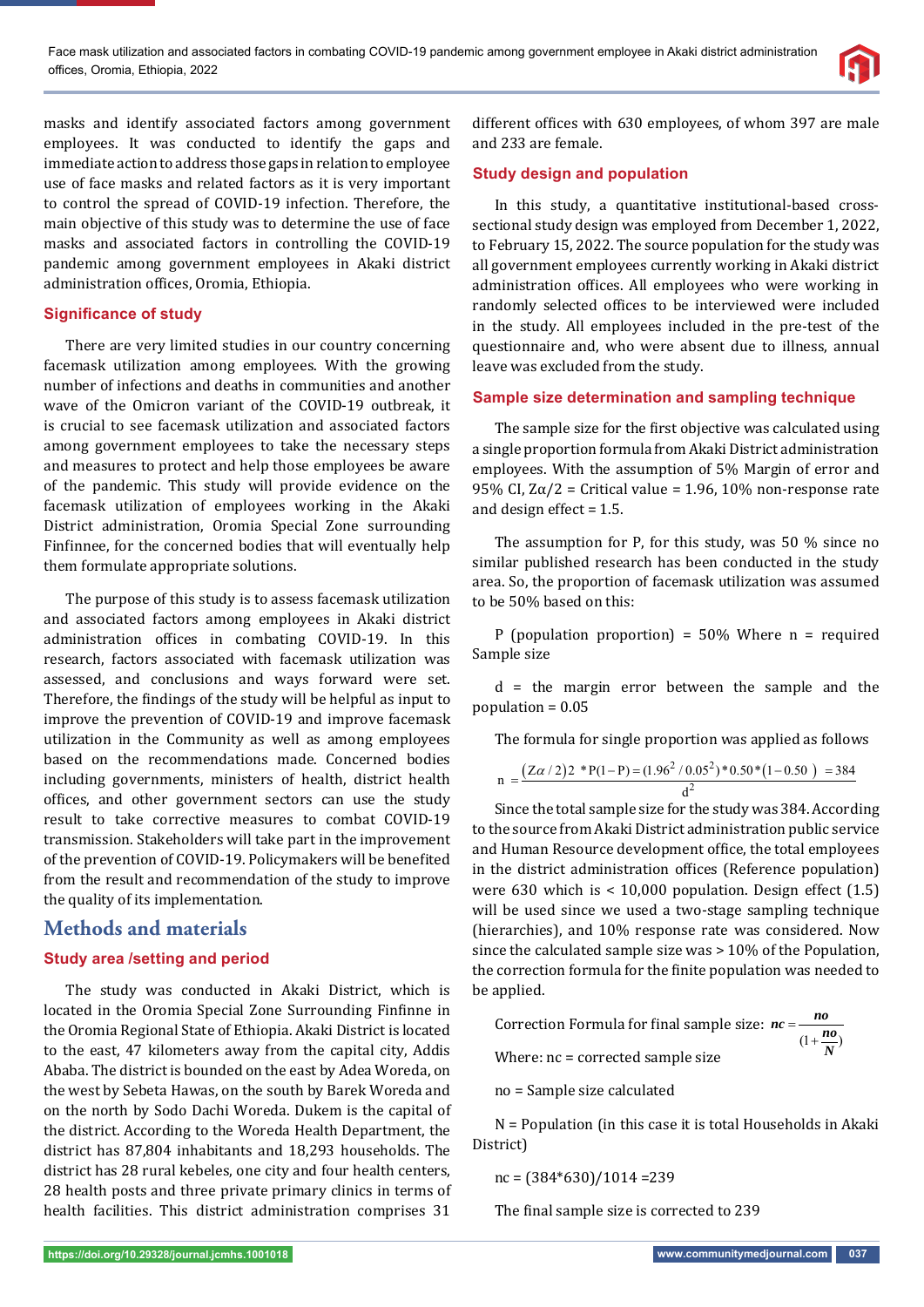

Final sample size  $(n) = 239*1.5$  (design effect) = 359

Final sample size  $(n) = 359+359*10\%$  (response rate) = 395. Therefore, Final sample size for the study was 395 employees.

### **Sampling procedure and technique**

The study was conducted in Akaki district administration offices. In order to obtain study participants, the respondents were selected according to the multi-stage sampling design (two-stage). First, representatives 12 (twelve) offices were selected from the 31 available sectors by simple random sampling (the lottery method was mainly used). The number of employees included in the study was then determined by systematic random sampling in proportion to the total number of employees in the sample base of the selected offices. The calculated sample size using single proportion formula was distributed to selected offices to get the total of study participants from selected offices. The sampling frame (list of all employees) was obtained from the list of daily employee attendance. Employees were selected from offices using systematic random sampling from the list of employees' attendance available in their offices. The number between one and the sampling interval was first selected using lottery method and the next samples were drawn accordingly (Figure 1).

Sample for each offices is calculated using  $ni = n*Ni/N$ Where ni represents sample for each offices, Ni represents each offices employee (HH), N stands for total employee for selected offices.

#### **Data collection tools and procedures**

**Data collection tools and procedures:** The standardized and structured self-administered questionnaire was developed based on previously available information & published studies. The questionnaire was adapted from published studies with reasonable modifications. The questionnaire was first prepared in English and then translated into Afaan Oromoo language by language experts for data collection and translated back to English for data analysis. It contains variables on socio-demographic, socio-economic characteristics questions, facemask utilization (practices) related questions, factors associated with facemask wearing practices (Knowledge questions, attitude related questions).

Data were collected by three qualified data collectors with BSc degrees in nursing. They were closely monitored under the supervision of the one supervisor and the principal investigator, and were trained by the principal investigator for one day on the aim of the study, how to complete the questionnaire, and maintain privacy and confidentiality during the data collection process.



Reagional State, Ethiopia, 2022.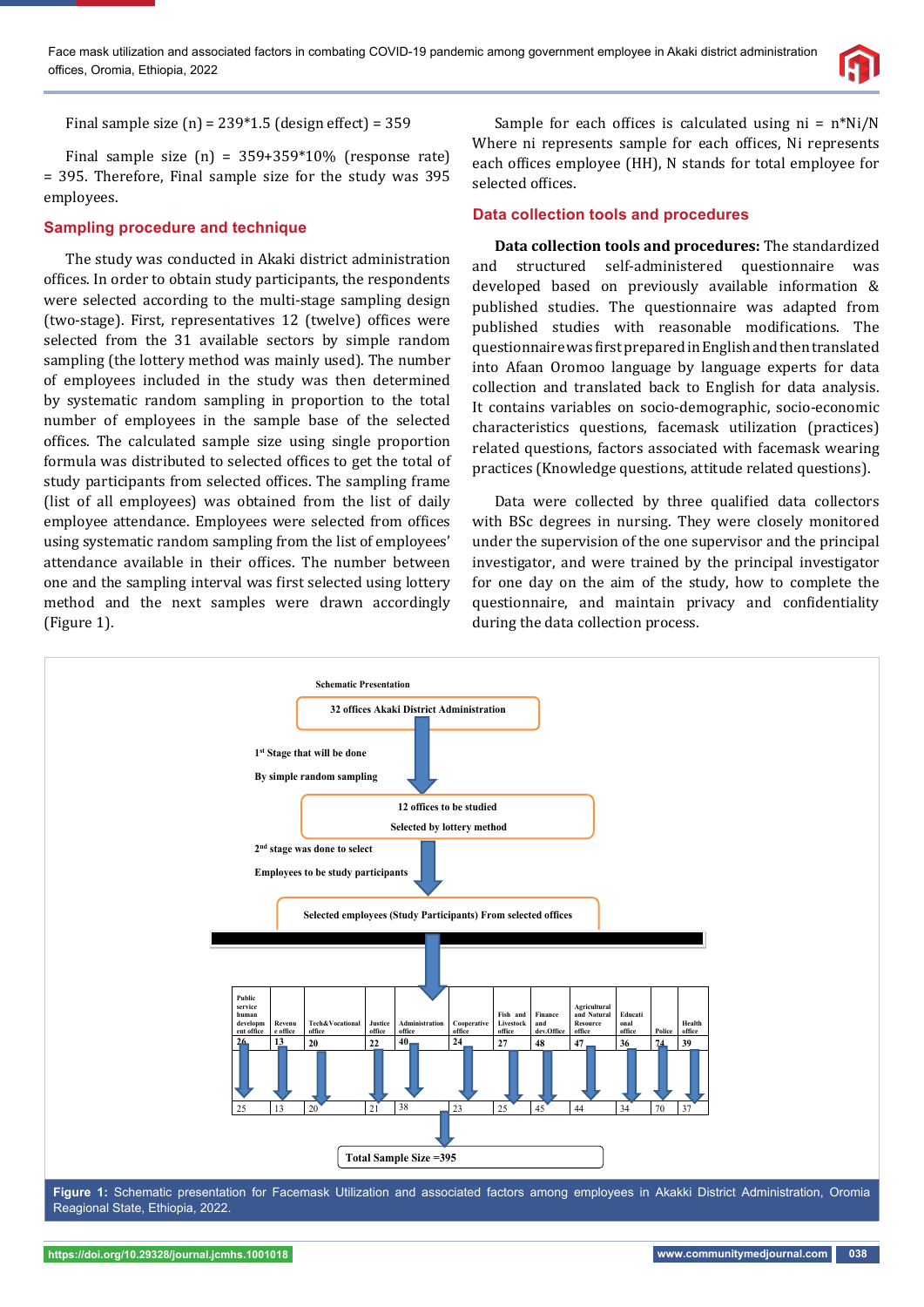

**Data quality assurance:** Data quality was maintained using several methods. A standardized questionnaire was first adapted from published studies and prepared with a reasonable modification. The questionnaire was assessed for its validity and reliability and the degree to which items in the questionnaire were relevant and can correctly measure facemask utilization and associated factors and correction was made initially before use. Data collectors and supervisors were given one day training on how to collect, manage, and complete data, as well as interviewing techniques, confidentiality, and how to administer the questionnaire and deal with privacy concerns. Data quality was assured by carefully looking at the relevancy of the questionnaire to the objectives of the study. Before the actual data collection, a pre-test was conducted on 5% of the sample ( $n = 30$ ) in non-selected nearby offices in the study area (Akaki district administration offices).

The questions were examined for clarity, completeness, and content, and correspondingly adjusted, correctness in terms of content structure, imprecise terminology, ambiguous questions, and language were examined and modified based on feedback obtained during the pre-test.

The internal consistency and reliability were measured using Cronbach's alpha. Accordingly, the result from Cronbach's alpha indicated that adequate internal consistency and reliability was 0.82 for Practice of facemask utilization questions and 0.80 for knowledge about facemask utilization questions, and 0.79 attitude of employees toward facemask utilization questions. The data collection process was checked by the principal investigator regularly to ensure that it was complete, accurate, and consistent and that corrective steps were taken.

#### **Data processing and analysis**

After the completion of data collection, it was transferred into Epi Info7 version 2.6 and then exported to SPSS version 26 for cleaning and analysis. Finally, descriptive analyses like frequency, percentage, and mean were used to describe the data. A binary logistic regression model was also applied to identify factors associated with community-based health insurance.

Accordingly, those variables with the result of *p* - value < 0.25 on bivariable logistic regression analysis were considered for multivariable logistic regression analysis. Adjusted Odds Ratio (AOR) with 95% Confidence interval (CI) was used to measure the strength of association and the variable with  $p$  - value < 0.05 was taken as statistically significant for multivariable logistic regression analysis.

**Operational definitionFace mask:** Disposable or reusable device that creates a physical barrier between the mouth and nose of the wearer and potential contaminants in the immediate environment [24].

**Face mask utilization:** It is a face mask practice and, in this case, it was expressed by each correct response in the practice category was scored 1 and each incorrect response was zero. The correct response was obtained by summing up items scored and dividing by the total number of items and was above or equal to the mean (average) score it was categorized as Good Practice of facemask utilization and otherwise Poor Practice of facemask utilization [23].

**Knowledge about facemask and its utilization:** For the convenience of analysis, each correct response in the knowledge category was scored 1 and each incorrect response was entered zero. The correct response was obtained by summing up items scored and dividing by the total number of items and it if was above or equal to the mean (average) score it was categorized under Good Knowledge and otherwise Poor Knowledge [25].

**Attitude about face mask use:** Respondents were asked attitude related questions to describe their level of agreement to a five Likert scale response format (Strongly disagree to strongly agree) subscale score was obtained by summing up items scored and dividing by the total number of items and if it was above or equal to the mean (average) score it was categorized under Positive attitude and otherwise negative attitudes [7].

#### **Ethical approval**

The study ethical approval was received from the Health Research Ethical Review Committee of Oromia Regional Health Bureau before proceeding with actual data collection by the reference number BFO/UBTFU/1-16/4654. The Health Research Ethical Review Committee wrote the letter of approval to the Oromia Special Zone surrounding Finfinnee Health Bureau and the formal letter was written to the Akaki District Administration Health Office. Then the letter of support was written from the Akaki District Health office to each selected offices in Akaki District administration. Respondents were given detailed information about intent, potential benefits and side effects, the right to continue or withdraw from the interview, and the aim of the study, and were given consent to read it for those who could, and the interviewers read it for those who couldn't. Each respondent was informed that their data would be treated confidentially. Respondents had complete freedom to withdraw from the study or refuse to complete questionnaires at any time.

## **Results**

## **Socio-demographic & economic characteristics of the respondents**

A total of 385 employees participated in the study with a 97.5% response rate and more than half of the respondents. Two hundred fifty seven (68.8%) were men and one-third, 128(33.2%), were female. The mean and standard deviation of the age of the study participants were  $31.23 \pm 5.093$ , respectively. Oromo ethnic group was the largest in the study area which accounts for 365(94.8%) of the study participants. The religious status of the study participants showed that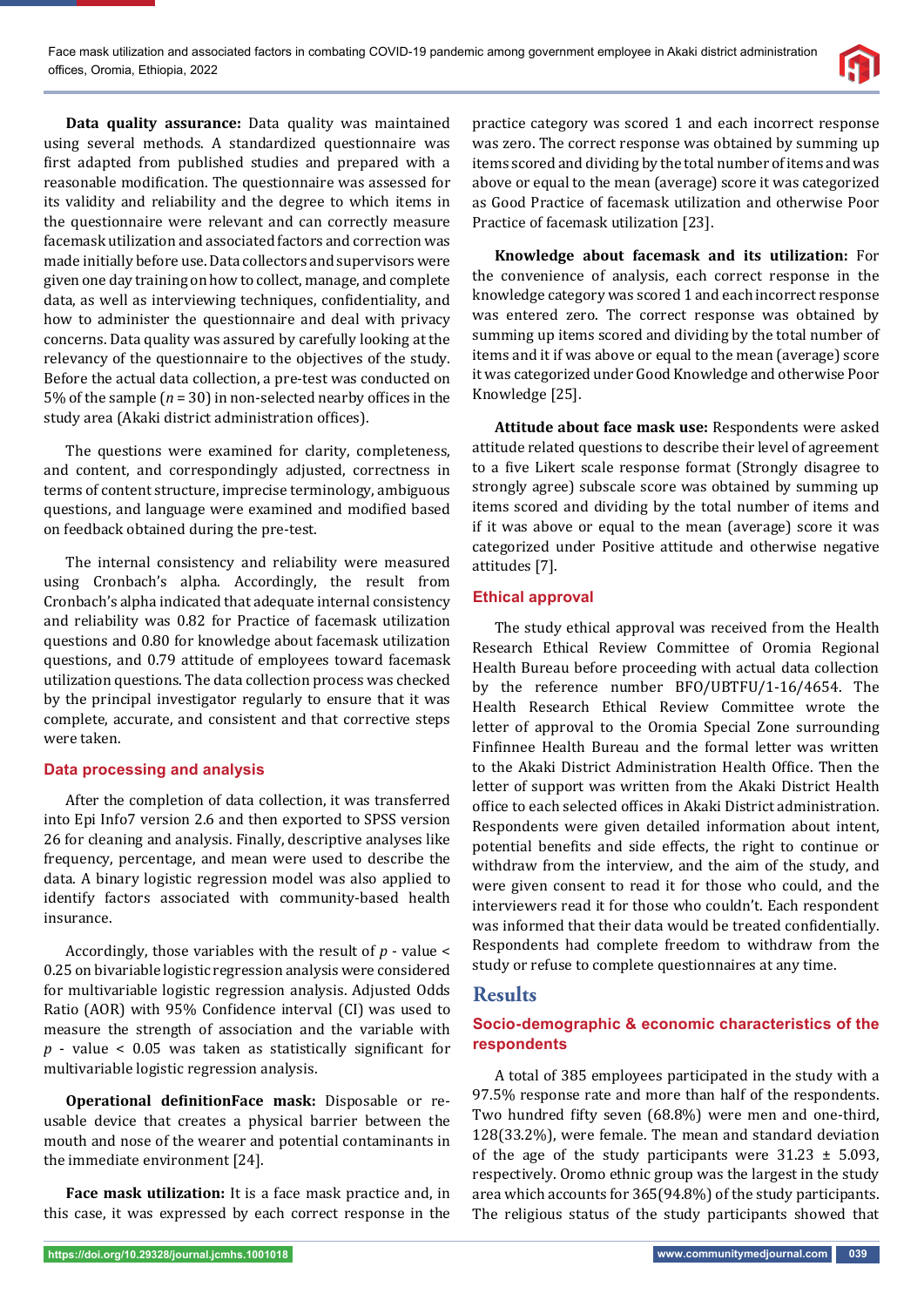

half of the study participants 196(50.9%) were Orthodox and 121(31.4%), 56(14.5%), and 12(3.1%) were Protestant, Waaqeffataa, and Muslim respectively. The study indicated that more than half of the respondents, 229(59.5%) were degree holders and 146(37.9%), 8(2.1%), 2(0.5%) were diploma, less than or equal to 10th grade, and masters' holders respectively. The marital status of the respondents showed that 229(59.5%) of the study participants were married and 156(40.5%) were unmarried. Two hundred twenty nine  $(59.5%)$  of the respondents had more than five  $(> 5)$  family members, and 156(40.5%) had less than or equal to five family members. The mean and standard deviation of household family size of the respondents was  $3.12 \pm 1.84$ , respectively. The study showed that 302 employees (78.4%) recorded a monthly income of more than five thousand Ethiopian Birr (5,000 ETB), and the mean annual income of the participants was 5713.42 ETB with an SD of 1338.722 (Table 1).

#### **Facemask utilization status**

The study found that 213 (53.5%) (95% CI: 1.50-1.60) of the 385 respondents had a good practice of facemask utilization to prevent COVID-19 (Figure 2).

| Table 1: Socio-demographic & economic Characteristics of Respondents, Akaki<br>District administration employee, 2022. |                      |                  |                 |  |  |  |
|------------------------------------------------------------------------------------------------------------------------|----------------------|------------------|-----------------|--|--|--|
| <b>Attributes</b>                                                                                                      | <b>Categories</b>    | <b>Frequency</b> | Percent $(\% )$ |  |  |  |
|                                                                                                                        | Male                 | 257              | 68.8            |  |  |  |
| Sex                                                                                                                    | Female               | 128              | 33.2            |  |  |  |
| Age                                                                                                                    | 20-29                | 101              | 26.2            |  |  |  |
|                                                                                                                        | 30-49                | 229              | 59.5            |  |  |  |
|                                                                                                                        | $\geq 40$            | 55               | 14.3            |  |  |  |
| Ethnic group                                                                                                           | Oromo                | 365              | 98.4            |  |  |  |
|                                                                                                                        | Amhara               | 20               | 5.2             |  |  |  |
| Religion                                                                                                               | Orthodox             | 196              | 50.9            |  |  |  |
|                                                                                                                        | Muslim               | 12               | 3.1             |  |  |  |
|                                                                                                                        | Waaqeffataa          | 56               | 14.5            |  |  |  |
|                                                                                                                        | Protestant           | 121              | 31.4            |  |  |  |
|                                                                                                                        | $\leq 10^{th}$ Grade | 8                | 2.1             |  |  |  |
| <b>Educational status</b>                                                                                              | Diploma              | 146              | 37.9            |  |  |  |
|                                                                                                                        | Degree               | 229              | 59.5            |  |  |  |
|                                                                                                                        | <b>Masters</b>       | $\overline{2}$   | 0.5             |  |  |  |
| Marital status                                                                                                         | Single               | 156              | 40.5            |  |  |  |
|                                                                                                                        | Married              | 229              | 59.5            |  |  |  |
| Household members (Family Size)                                                                                        | $\leq 5$             | 156              | 40.5            |  |  |  |
|                                                                                                                        | > 5                  | 229              | 59.5            |  |  |  |
| Monthly income                                                                                                         | < 5000               | 83               | 21.6            |  |  |  |
|                                                                                                                        | $\geq 5000$          | 302              | 78.4            |  |  |  |



Thirteen practice related questions were used to assess the status of facemask utilization among Akaki District administration employees. Based on the responses to the questions, the practices of respondents toward wearing a facemask in public places to protect themselves against COVID-19 were assessed and 341 (88.6%) of them responded that they do so, while the rest responded that they didn't. The study found that more than two-thirds of respondents (300, or 77.9%) do not remove their facemask when they want to speak, while 85(22.7%, remove their facemask while talking.

Even though the surgical mask is disposed of after use, 216(56%) of respondents claimed that they do not store the used surgical mask in a bag or pocket for later use while 169(43.9%) said they store the facemask for later use. It is recommended to clean hands before and after wearing a mask.

 However, respondents were asked if they clean their hands before and after wearing masks. Of these, 297(77.1%) responded that they clean their hands before and after wearing a mask, while their peers did not.

On the other hand, respondents were asked whether they confirmed the metal noseband on the top and wear it and 305(79.2%) reported that they confirmed the availability of the metal noseband on the top of their mask while 80(20.8%) of respondents didn't confirm it. Subsequently, 272(70.6%) touch the mask they once wore and 113(29.4%) do not touch the mask they once wore. In this study, 325(84.4%) of the respondents identified the outer and inside parts of the mask, while 60(15.6%) responded that they did not. The facemask should not be worn for more than 8 hours, but this study identified that 279(59.5%) wear the facemask repeatedly and the rest did not. Regarding the point of starting to wear a face mask, the respondents were asked and responded that 228(59.5%) started wearing their mask from their home and 93(24.2%), 64(16.6%) started wearing masks starting from entry of transportation, at workplace/office, respectively (Table 2).

### **Knowledge of Akaki district employees toward facemask utilization**

Nine (9) knowledge related questions were used to measure the respondents' knowledge level about the facemasks utilization. Respondents' overall knowledge of facemask utilization was classified as good for those who answered above the mean score and poor for those who answered below or equal to the mean score. According to the findings, 229(59.5%) of all respondents had good knowledge of facemask utilization, whereas 156(40.5%) had poor knowledge (Table 3).

Respondents were asked to rate their understanding of how to use surgical facemasks to protect against COVID-19. Based on this three hundred thirty seven (87.5%) said the white side of the facemask should face in, while 48(12.5%)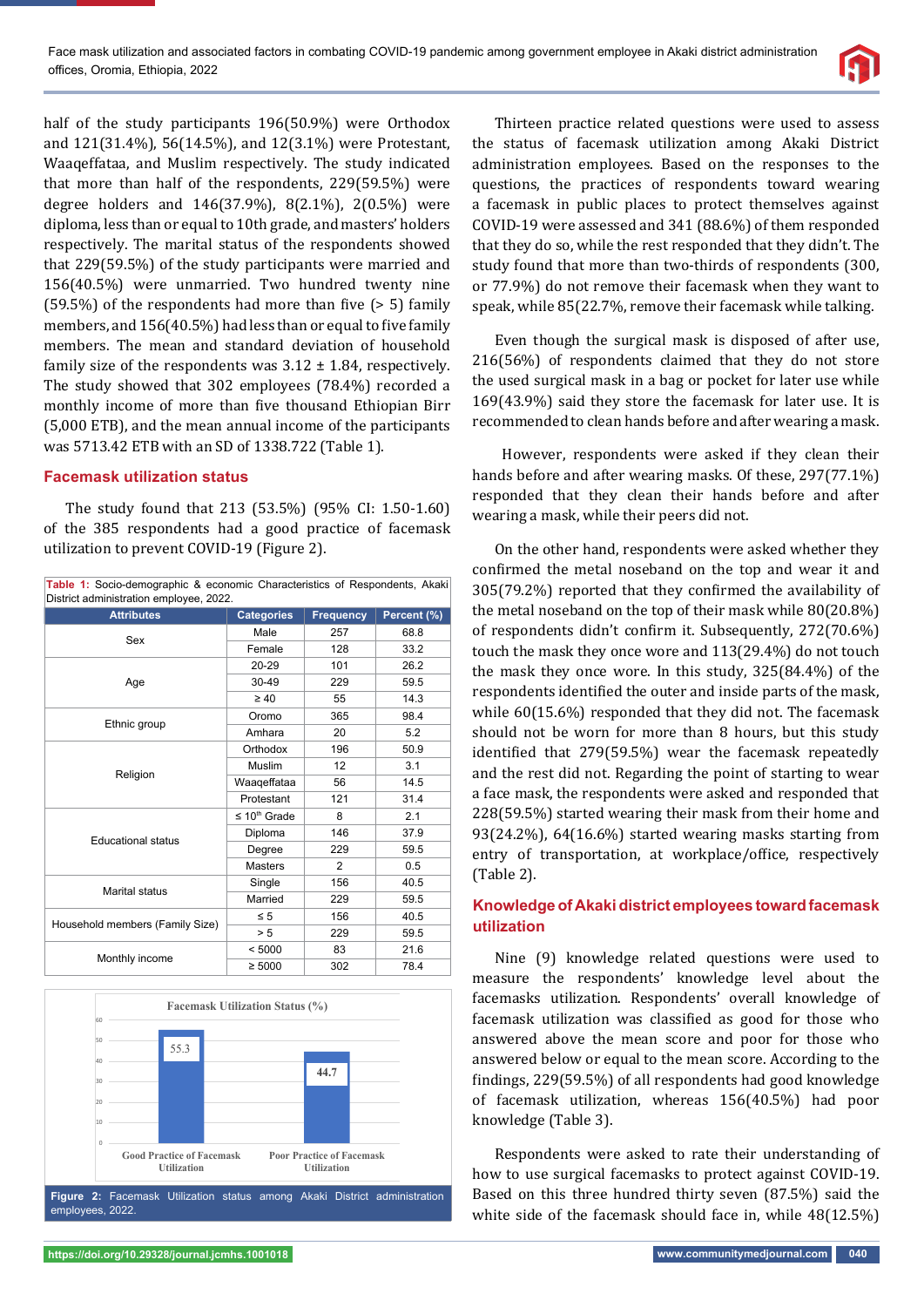

|                | Table 2: Practice of Facemask Utilization status, Akaki District administration employees, 2022. |                                           |                  |             |
|----------------|--------------------------------------------------------------------------------------------------|-------------------------------------------|------------------|-------------|
| S, N           | <b>Variables</b>                                                                                 | Category                                  | <b>Frequency</b> | Percent (%) |
| $\mathbf{1}$   |                                                                                                  | Yes(correct)                              | 341              | 88.6        |
|                | Wear facemask at public places to protect against facemask                                       | No                                        | 44               | 11.4        |
| 2              |                                                                                                  | Yes                                       | 85               | 22.1        |
|                | Remove facemask when want to speak                                                               | No(correct)                               | 300              | 77.9        |
|                |                                                                                                  | Yes                                       | 169              | 43.9        |
| 3              | Store the used surgical mask in a bag or pocket for a later use                                  | No (correct)                              | 216              | 56.1        |
| 4              | Clean hands before and after wearing a mask                                                      | Yes(correct)                              | 297              | 77.1        |
|                |                                                                                                  | <b>No</b>                                 | 88               | 22.9        |
|                | Do Confirm the metal noseband on the top and wear it?                                            | Yes (Correct)                             | 305              | 79.2        |
| 5              |                                                                                                  | No                                        | 80               | 20.8        |
| 6              | Do you Touch the facemask once wore                                                              | Yes                                       | 272              | 70.6        |
|                |                                                                                                  | No(correct)                               | 113              | 29.4        |
| $\overline{7}$ | Identify the inside and outside parts of the facemask before wearing                             | Yes(correct)                              | 325              | 84.4        |
|                |                                                                                                  | No                                        | 60               | 15.6        |
| 8              | Use single mask repeatedly                                                                       | Yes                                       | 229              | 59.5        |
|                |                                                                                                  | No(correct)                               | 156              | 40.5        |
| 9              | Eat/smoke/drink during mask-wearing                                                              | Yes                                       | 349              | 90.6        |
|                |                                                                                                  | No (Correct)                              | 36               | 9.4         |
|                |                                                                                                  | <b>Starting from Home</b>                 | 228              | 59.2        |
| 10             | From where do you start mask-wearing?                                                            | Starting from the entry of transportation | 93               | 24.2        |
|                |                                                                                                  | At workplace/office                       | 64               | 16.6        |
| 11             | Always wear facemask at working place/office                                                     | Yes(correct)                              | 261              | 67.8        |
|                |                                                                                                  | <b>No</b>                                 | 124              | 32.2        |
| 12             | Dispose the mask when wet or soiled                                                              | Yes(correct)                              | 300              | 77.9        |
|                |                                                                                                  | No                                        | 85               | 22.1        |
| 13             | Do you extend the facemask to cover the nose, mouth, and chin?                                   | Yes (correct)                             | 333              | 86.5        |
|                |                                                                                                  | No                                        | 52               | 13.5        |
|                | The overall practice of facemask utilization                                                     | The poor practice of facemask utilization | 172              | 44.70%      |
|                |                                                                                                  | Good practice of facemask utilization     | 213              | 55.30%      |

| Table 3: Knowledge about facemask utilization of Akaki District administration employees, 2022. |                                                         |                  |             |
|-------------------------------------------------------------------------------------------------|---------------------------------------------------------|------------------|-------------|
| <b>Variables</b>                                                                                | Category                                                | <b>Frequency</b> | Percent (%) |
| Which is the correct way of using a surgical face mask to protect against                       | The white side facing out                               | 48               | 12.5        |
| COVID-19?                                                                                       | The white side facing in (Correct)                      | 337              | 87.5        |
|                                                                                                 | Two                                                     | 168              | 43.6        |
| How many layers are there in a surgical mask?                                                   | Three                                                   | 152              | 39.5        |
|                                                                                                 | Four                                                    | 65               | 16.9        |
|                                                                                                 | Yes                                                     | 305              | 79.2        |
| Can wearing a surgical mask protect you from COVID-19?                                          | No                                                      | 80               | 20.8        |
|                                                                                                 | First Layer                                             | 232              | 60.3        |
| Which layer acts as a filter media barrier                                                      | <b>Middle Laver</b>                                     | 153              | 39.7        |
|                                                                                                 | 95% BFE and PFE                                         | 160              | 41.6        |
| Which type of masks protect against COVID-19                                                    | 97% BFE and PFE                                         | 44               | 11.4        |
|                                                                                                 | 99% BFE and PFE                                         | 181              | 47          |
|                                                                                                 | 4 hours                                                 | 165              | 42.9        |
| How long can you wear a surgical mask                                                           | 8 hours                                                 | 220              | 57.1        |
|                                                                                                 | Nose only                                               | 60               | 15.6        |
| For proper wearing, to which extent the surgical mask should cover?                             | Nose and mouth                                          | 80               | 20.8        |
|                                                                                                 | Nose, mouth, and chin                                   | 245              | 63.6        |
|                                                                                                 | No purpose                                              | 60               | 15.6        |
| What is the purpose of the metal strip on a surgical mask                                       | To fit on the nose                                      | 285              | 74          |
|                                                                                                 | To fit on the chin                                      | 40               | 10.4        |
|                                                                                                 | Yes                                                     | 212              | 55.1        |
| Is the cloth facial mask as effective as a regular surgical facial mask                         | <b>No</b>                                               | 173              | 44.9        |
| Overall Knowledge Score of Employees toward facemask utilization                                | Poor Knowledge of Employees toward facemask utilization | 156              | 40.5        |
|                                                                                                 | Good Knowledge of Employees toward facemask utilization | 229              | 59.5        |

said the white side should face out. When asked about the number of layers in the facemask, 168(43.6%), 152(39.5%), and 65(16.9%) said there were two, three, and four layers, respectively (Table 3).

Respondents were, on the other hand, asked to rate how

well they understood which layer functions as a filter media. Only 153 people (39.7%) were aware that the middle layer serves as filter media, while 232 people (60.3%) were aware that the first layer serves as filter media. When asked which type of facemasks are used to defend against COVID-19, 16(41.6%) responded 95 %BFE and Personal protective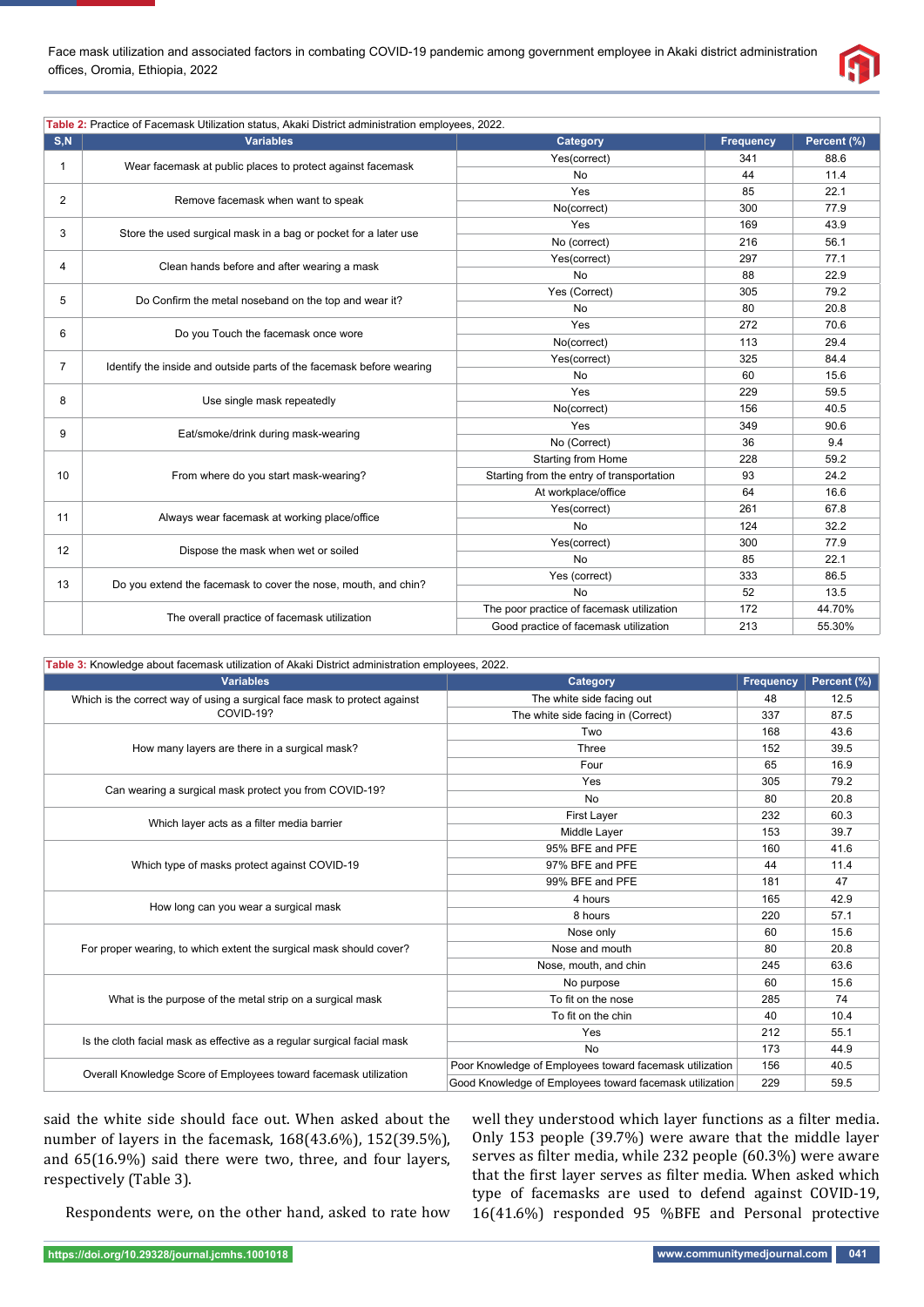

equipment (PPE) facemasks type, 44(11.4%) said 97% BFE and PFE facemasks type, and 181(47%) said 99% BFE and PFE facemasks type, respectively (Table 3).

When respondents asked for how long facemasks should be worn, 220(57.1%) said the facemask should be worn for 8 hours, while 165(42.9%) said it should be worn for 4 hours. When asked which part of the face a facemask should cover, 245(63.6%) said it should cover the nose, mouth, and chin, while the others said it should cover the nose, mouth, and chin, and 60(15.6%) said it should cover the nose and mouth. Following that, respondents were asked for their thoughts on whether a cloth facemask is as effective as a standard surgical facemask, and 212(55.1%) said agreed that it is as effective as a surgical face mask, while 173(44.9%) said no (Table 3).

## **The attitude of employees toward facemask utilization**

Employee attitudes were measured using eight (8) fivepoint Likert scale items (strongly disagree, disagree, neutral, agree, and strongly agree) that were coded one  $(1)$  to five  $(5)$ . The mean score was determined, and those who answered below or equal to the mean score were classified as having a negative attitude, while those who answered above the mean score were classified as having a positive attitude (Table 4).

Following the procedure, the study found that 249 people (64.7%) had a positive attitude toward facemask use, while 136 people (35.3%) had a negative view. When asked if facemasks should be carefully put on and removed, 40(10.4%) disagreed, while 137(35.6%) strongly agreed. When asked whether wearing a facemask helps prevent COVID-19 transmission, 31.2%(120) strongly agreed, 149(38.7%) agreed, and 24(6.2%) disagreed (Table 4).

### **Fact ors associated with the practice of facemask utilization**

Bivariate logistic regression and multivariable analysis

were carried out to determine independent predictors of facemask utilization. Those candidate variables with a *p* - value < 0.25 in bivariate logistic regression were included in the multivariable logistic regression model and considered significant in the model at  $a$   $p$  - value less than 0.05.

A result of bivariate logistic regression applied to identify significant independent variables showed that facemask utilization was significantly associated  $(p < 0.25)$ with the sex, ethnic group, religion, age, household family size, monthly income, work experience, knowledge, and attitude of employees toward facemask utilization were significantly associated with facemask utilization. However, in the multivariate logistic regression analysis, sex, religion, age, household family size, work experience, knowledge, and attitude of employees were found to be significantly associated with facemask utilization (Table 5).

The study revealed that male employees were less likely to use facemask (AOR = 0.275; 95% CI: 0.137, 0.555) compared to female employees. The odds of facemask Utilization for Waaqeffata religion followers were 2.56 times (AOR = 2.56; 95% CI: 1.113, 5.778) higher compared to other religious groups. Employees within the age of 20-29 (AOR = 0.117, 95% CI: 0.065, 0.481) and age between 30-39 (AOR = 0.260, 95% CI: 0.109, 0.623) were found to be less likely to use facemask compared to those employees within the age range  $\geq 40$  years (Table 5).

In this study, facemask utilization was also found to be associated with employees' family size. Employees with  $\leq 5$ family size were 45% less (AOR = 0.549, 95% CI: 0.303, 0.995) likely to utilize facemask compared to those employees with > 5 household family size. In this study, Work experience was also found to be a significantly associated factor. The odds of facemask utilization among employees with 6-12 years of work experience were found to be 76.8% less (AOR = 0.232, 95% CI: 0.120, 0.450) compared to those employees who worked for 12-28 years (Table 5).

| Table 4: Attitudes of Akaki District administration employees toward facemask utilization, 2022. |                                                               |               |                 |               |                |               |       |               |                       |      |
|--------------------------------------------------------------------------------------------------|---------------------------------------------------------------|---------------|-----------------|---------------|----------------|---------------|-------|---------------|-----------------------|------|
| <b>Variables</b>                                                                                 | <b>Strongly disagree</b>                                      |               | <b>Disagree</b> |               | <b>Neutral</b> |               | Agree |               | <b>Strongly agree</b> |      |
|                                                                                                  | N                                                             | $\frac{9}{6}$ | N               | $\frac{9}{6}$ | N              | $\frac{9}{6}$ | N     | $\frac{9}{6}$ | N                     | $\%$ |
| Do you think that facemask needs to be carefully put on and<br>taken off?                        | 40                                                            | 10.4          | 64              | 16.6          | 8              | 2.1           | 136   | 35.3          | 137                   | 35.6 |
| do you store the used surgical mask in a bag or pocket for<br>later use                          | 64                                                            | 16.6          | 152             | 39.5          | 24             | 6.2           | 124   | 32.2          | 21                    | 5.5  |
| Do you clean your hands before and after wearing masks?                                          | 16                                                            | 4.2           | 85              | 22.1          | 28             | 7.3           | 124   | 32.2          | 132                   | 34.3 |
| Do you agree that wearing face mask prevents covid-19<br>transmission                            | 24                                                            | 6.2           | 80              | 20.8          | 12             | 3.1           | 149   | 38.7          | 120                   | 31.2 |
| Do you agree that it is difficult to communicate with a<br>facemask?                             | 28                                                            | 7.3           | 148             | 38.4          | 28             | 7.3           | 101   | 26.2          | 80                    | 20.8 |
| Do you think that a face mask should cover the mouth, nose,<br>and chin?                         | 32                                                            | 8.3           | 72              | 18.7          | 16             | 4.2           | 105   | 27.3          | 160                   | 41.6 |
| Do you agree that appropriate size of mask is important to<br>wear                               | 24                                                            | 6.2           | 88              | 22.9          | 12             | 3.1           | 125   | 32.5          | 136                   | 35.3 |
| Do you think that it is necessary to wear a face mask as you<br>are afraid of getting COVID-19?  | 32                                                            | 8.3           | 88              | 22.9          | 8              | 2.1           | 125   | 32.5          | 132                   | 34.3 |
| Attitude Score of Employees toward facemask utilization                                          | Negative Attitude of Employees toward<br>facemask utilization | 136           | 35.3            |               |                |               |       |               |                       |      |
|                                                                                                  | Positive Attitude of Employees toward<br>facemask utilization | 249           | 64.7            |               |                |               |       |               |                       |      |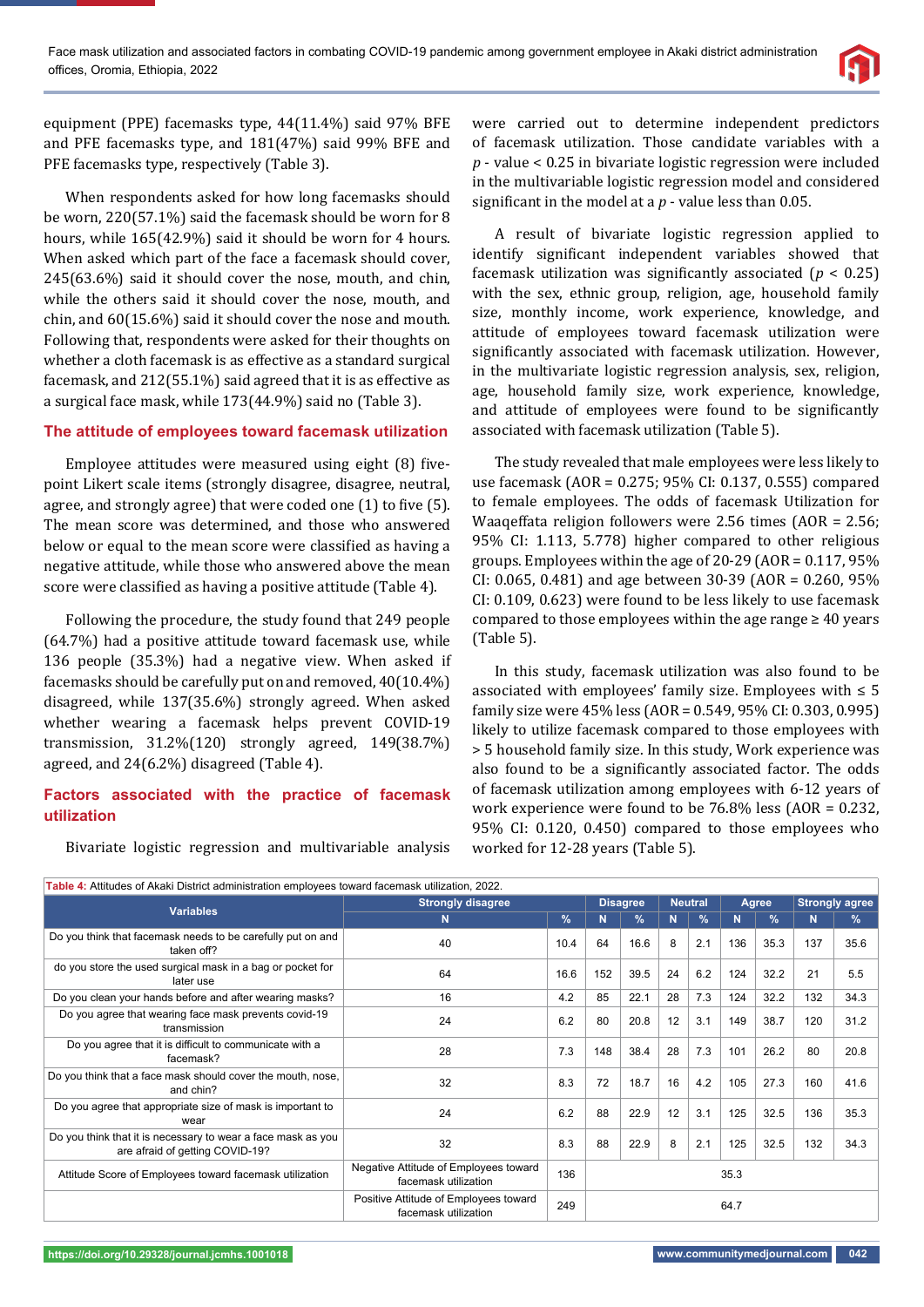

| Table 5: Multivariate analysis of Factors Associated with facemask utilization among employees in Akaki district administration offices, 2022. |                                                  |                                    |                           |                     |                     |             |  |  |
|------------------------------------------------------------------------------------------------------------------------------------------------|--------------------------------------------------|------------------------------------|---------------------------|---------------------|---------------------|-------------|--|--|
| <b>Variables</b>                                                                                                                               | Category                                         | <b>Facemask Utilization Status</b> |                           | <b>COR (95% CI)</b> | <b>AOR (95%CI)</b>  | $p$ - value |  |  |
|                                                                                                                                                |                                                  | Poor facemask utilization          | Good facemask Utilization |                     |                     |             |  |  |
| Sex                                                                                                                                            | Male $(1)$                                       | 135(52.5%)                         | 122(47.5%)                | 0.367(0.233, 0.578) | 0.275(0.137, 0.555) | $\mathbf 0$ |  |  |
|                                                                                                                                                | Female (2)                                       | 37(28.9%)                          | $91(71.1\%)$              |                     |                     |             |  |  |
|                                                                                                                                                | Orthodox                                         | $90(45.9\%)$                       | 106(54.1%)                |                     |                     |             |  |  |
| Religion of                                                                                                                                    | Muslim                                           | 10(83.3%)                          | 2(16.7%)                  | 0.172(0.36, 0.820)  |                     |             |  |  |
| Respondents                                                                                                                                    | Waageffataa                                      | 16(28.6%)                          | 40(71.4%)                 | 2.154(1.090,4.256)  | 2.536(1.113,5.778)  | 0.05        |  |  |
|                                                                                                                                                | Protestant                                       | 56(46.3%)                          | 65(53.7%)                 | Ref                 |                     |             |  |  |
|                                                                                                                                                | 20-29                                            | 52(51.5%)                          | 49(48.5%)                 | 0.322(0.156, 0.662) | 0.117(0.065, 0.481) | 0.001       |  |  |
| Age of Respondents                                                                                                                             | 30-39                                            | 106(46.3%)                         | 123(53.7%)                | 0.396(0.205, 0.767) | 0.260(0.109, 0.623) | 0.003       |  |  |
|                                                                                                                                                | > 40                                             | 14(25.5%)                          | 41(74.5%)                 | Ref                 |                     |             |  |  |
| <b>Household Size</b>                                                                                                                          | $\leq 5$                                         | 82(52.6%)                          | 74(47.4%)                 | 0.584(0.387, 0.882) | 0.549(0.303, 0.995) | 0.048       |  |  |
|                                                                                                                                                | > 5                                              | 90(39.3%)                          | 139(60.7%)                | Ref                 |                     |             |  |  |
|                                                                                                                                                | $< 6$ years                                      | 19(27.5%)                          | 50(72.5%)                 |                     |                     |             |  |  |
| <b>Work Experience</b>                                                                                                                         | 6-12 years                                       | 132(62.3%)                         | 80(37.7%)                 | 0.153(0.088, 0.267) | 0.232(0.120, 0.450) | 0.000       |  |  |
|                                                                                                                                                | 12-28 years                                      | 21(20.2%)                          | 83(79.8%)                 |                     |                     |             |  |  |
| knowledge about<br>facemask utilization                                                                                                        | Poor knowledge about<br>facemask utilization     | 96(61.5%)                          | 60(38.5%)                 | 0.310(0.203, 0.474) | 0.504(0.302, 0.844) | 0.009       |  |  |
|                                                                                                                                                | Good knowledge about<br>facemask utilization     | 76(33.2%)                          | 153(66.8%)                |                     |                     |             |  |  |
| Attitude toward<br>facemask utilization                                                                                                        | Negative attitude toward<br>facemask utilization | 76(55.9%)                          | 60(44.1%)                 | 0.495(0.324, 0.757) | 0.430(0.256, 0.721) | 0.001       |  |  |
|                                                                                                                                                | Positive attitude toward<br>facemask utilization | 96(38.6%)                          | 153(61.4%)                |                     |                     |             |  |  |

Employee knowledge about facemask utilization, on the other hand, was found to be strongly associated with facemask utilization. Employees with poor knowledge of facemask utilization had 49.6% less likely of using facemask (AOR = 0.504, 95% CI: 0.302, 0.844) than those with good knowledge (Table 6). Similarly, the study showed that the odds of facemask utilization among those employees with negative attitudes toward facemask utilization was found to be 57% less (AOR = 0.430, 95% CI: 0.256, 0.721) compared to those employees with a positive attitude toward facemask utilization (Table 5).

## **Discussion**

This study found that the magnitude of facemask utilization among Akaki District government employees was 55.3%  $(95\%$  CI: 1.50 - 1.60). This finding was lower than the findings of studies conducted in Saudi Arabia (87.2%), Bangladesh (89%), Pakistan (75%), India (67%), among university students in Vietnam (76.5%), in metropolitan towns of the Amhara region (57.1%), in Amhara region referral hospitals (59.5%), Woldia town (63.9%), Dassie health center (69.3%). However, the current study is higher compared to the studies conducted in Malaysia which were (51.2%), Pakistan (35.2%), in Addis Zemen Hospital (36.6%), in a police health facility in Addis Ababa (33.3%), and almost similar to the study conducted in Dassie and kombolcha among taxi drivers which were (54.68%). The disparities could have resulted from the difference in awareness creation activities done by media, government bodies, health professionals, influential persons and might be due sociocultural factors, time difference, the background of study participants, and study setting [5,6,11,22,24,26-33).

This study identified that male employees were 72.5% less

likely to use facemask (AOR = 0.275; 95% CI: 0.137, 0.555) compared to female employees. This finding was contrary to the observational study conducted in South Asian countries where facemask utilization was found to be 1.28 times higher among females compared to male individuals [33] and the study conducted among university students in Vietnam where facemask utilization among the male gender was 1.5 times higher compared to females [6], This finding was also inconsistent with the study conducted in Tigray which showed that males were two times more likely to wear a mask than females [34]. Differences in findings could have resulted from the time difference, study setting, and study population.

Another factor associated with mask use in this study was religion. This study found that the use of face masks by people of the Waqeffata religion followers was 2.536 times higher (AOR = 2.536; 95% CI: 1.113, 5.778) compared to other religious groups. This finding is inconsistent with an observational study carried out in a South Asian country where Muslims were 6.19 times more likely to wear a mask than non-Muslims. Discrepancies could have arisen from differences in beliefs, differences in religious doctrines, and differences in the efforts of religious leaders to raise awareness [33].

Facemask utilization, on the other hand, was found to be associated with the age of employees. Employees in the age range of 20-29 were 88.3% less likely to use a facemask (AOR=0.117, 95% CI: 0.065, 0.481) and employees in the age range of 30-39 were 74% less likely to use a facemask (AOR=0.260; 95% CI: 0.109, 0.623) compared to those in the age range of 12-28 years. This finding appears to contradict a study conducted in Tigray, which found that facemask use was twelve times greater among those over 50 years old and 2.5 times higher among those aged 18-29 years old. The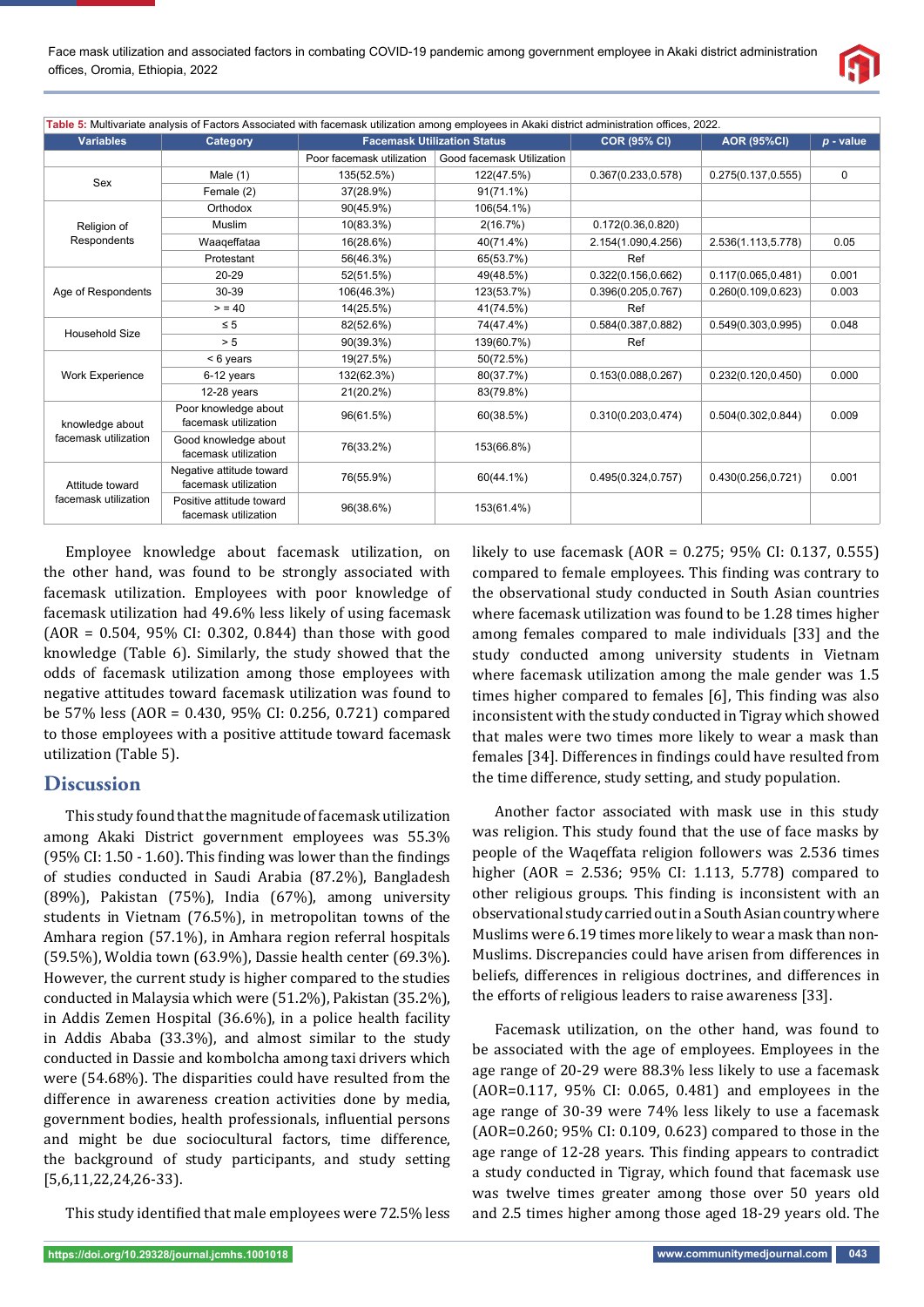

findings' inconsistency could be related to differences in socio-economic backgrounds, study populations, and study areas, as well as a lack of facemask use among young people (12-28 years) and fear of COVID-19 among older people due to its high death rate among the elderly( $>$  = 50 years) [34].

Unlike other studies, the household family size was revealed to be an associated factor in this one. Employees with a household size of less than or equal to five family members were 45.1% less likely to use a facemask (AOR = 0.549, 95% CI: 0.303, 0.995) than those with a household size of more than five. This could be because as the number of families increases, employees' feelings of responsibility increase as well.

Employee work experience was also discovered to be a factor influencing the use of facemasks. Employees with six to twelve years of work experience were less likely to use a facemask (AOR =0.504, 95% CI: 0.302, 0.844), according to the study, than those with 12 to 28 years of work experience. This finding is nearly similar to that of a study conducted in Northwest Ethiopia, which found that health care personnel with 6-10 years of experience were 2.22 times more likely than those with eleven or more years of experience to have poor COVID-19 preventive practice. This might be because as individuals' work experience grows, so does their exposure to and dread of such epidemics. Another cause could be a difference in occupation, study design, study population, work environment, and enforcement of wearing a facemask at work from government offices [35].

According to this study, knowledge about the facemask utilization of employees was found to be the factor associated with proper facemask utilization. As to this study, the overall knowledge score of facemask utilization about facemask utilization was reported 229(59.5%). This finding is extremely lower compared to the study conducted in Malaysia (80.5%), among university students in Vietnam (89.7%), Lower compared to the study conducted in Saudi Arabi (86.6%), Pakistan (73%), Amhara region metropolitan cities (76%), Amhara region referral hospitals (65.8%) [6,22,26,36,37]. This disparity could be attributed to differences in health coverage, disparities in COVID19 awareness, disparities in awareness creation strategies among study areas (countries), and differences in sociocultural and economic levels.

Employees with poor knowledge of facemask utilization were reported to be less likely to use facemask (AOR = 0.504, 95% CI: 0.302, 0.844) than those with good knowledge of facemask use, according to the study. This finding is consistent with a study of health care workers in Addis Ababa Police health facilities, which found that those with poor knowledge of facemask use were less likely to use it properly than those with good knowledge [23]. However, it is contrary to a study conducted in metropolitan towns of the Amhara region, Ethiopia where the odds of good facemask wearing practice of

respondents who had good knowledge were about three times higher than those who had poor knowledge was reported [38]. The discrepancies in the findings could have been caused by differences in employee understanding of the severity of the COVID-19 pandemic; the more employees recognized the severity of the epidemic, the more they dreaded it and used facemasks to protect themselves. Differences in professional status, educational level, access to information, advocacy and study design, and socio-demographic characteristics could all be issues.

This finding, on the other hand, contradicted a study conducted with quarantined adults in the Tigrai region, which found that those who knew about facemasks were two times more likely to use facemask than those who didn't [39]. This disparity could be attributable to differences in COVID-19 exposure, as individuals who were in quarantine had had more exposure to the disease and are more familiar with preventive measures. Other considerations include differences in study design, living circumstances, and socio-economic factors.

Furthermore, this result contradicts another study conducted in Addis Zemen Hospital, Amhara region, Ethiopia, which found that patients with inadequate knowledge of COVID-19 were 8.6 times more likely to have poor practice, which included wearing facemasks [40]. This could be the result that facemask utilization goes with knowing how to use a facemask and its benefits.

The study participants' attitude toward facemask use was another factor discovered as a predictor factor associated with facemask utilization. This study found that 249(64.7%) had a good attitude toward facemask utilization, which is nearly similar to the findings of a study conducted in Dassie and kombolcha towns (67.6%) and a study conducted in Amhara region metropolitan towns (68.3%), Lower than the study conducted among Vietnamese university students (72.8%) and lower than the study conducted in Malaysia (83.1%), but greater than the study conducted in the Addis Ababa police hospital (45.3%) [6,11,26,30,41]. To properly implement face mask-wearing requirements, more information is needed, as well as a positive attitude and the absence of misunderstandings about information. This encourages a positive outlook, which can aid in the reduction of misunderstandings and the promotion of best practices.

This finding showed that the odds of good facemask utilization among those government employees who had a negative attitude toward facemask utilization was 57% less (AOR = 0.430, 95% CI: 0.256, 0.721) compared to those employees who had a positive attitude toward facemask utilization. This study is consistent with the study conducted in Vietnam where attitude had an association with facemask use [6]. This could be because the mindset includes everything. This finding contrasted with another study conducted in the Amhara region, Northwest Ethiopia, which found that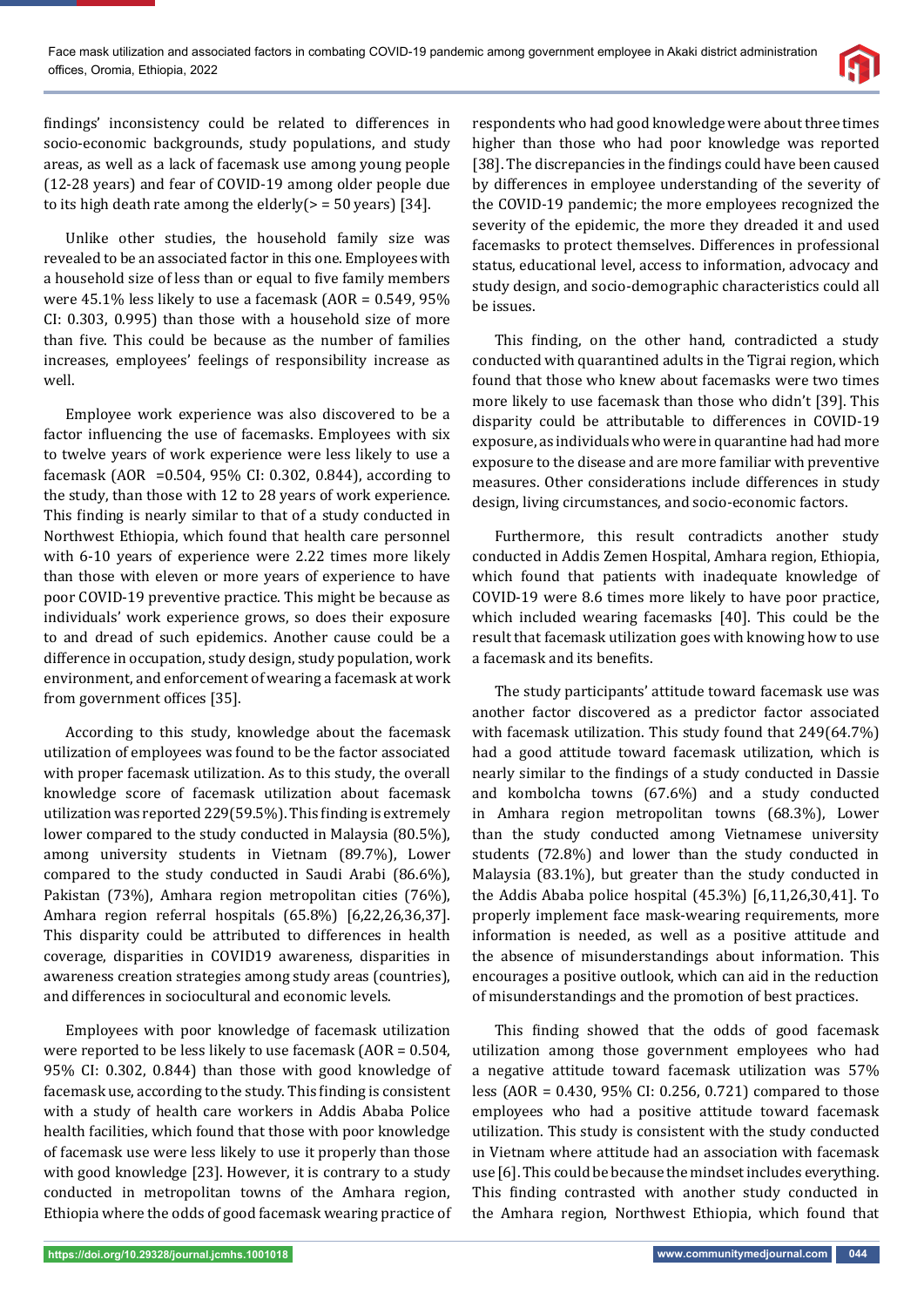

communities with a good attitude were 2.279 times more likely to use masks than communities with a negative attitude [38]. These discrepancies could have resulted from the fact that a person's perspective and attitude are driving forces in their ability to do any activity, revealing that attitude is important in disease prevention.

# **Conclusion**

When compared to prior studies, the magnitude of proper facemask utilization in the study area was low (55.3%). The study's findings revealed that age, sex, household family size, employee religion, employee work experience, knowledge of facemask utilization, and attitude toward facemask utilization were all significantly associated with proper facemask utilization. Concerned bodies should work hard to improve COVID-19 prevention measures by enhancing facemask use in the workplace, public spaces, and crowds, and should strictly regulate.

As a result, the woreda health office and concerned officials, Woreda administrative offices, health professionals, and stakeholders should work hard to disseminate information on the utilization of facemasks and raise employee awareness and work to change the attitude of employees. They should also take corrective action to improve COVID-19 prevention measures. Facemask use in the workplace, public spaces, and crowds should be strictly regulated by the government.

## **Recommendation**

i). To all Levels of district, zonal Health, Regional Offices and Federal Ministry of Health

They should provide employees with training on facemask wearing and the benefits of facemask use, as well as continue to strengthen information and communications activities, enhance behavioral change activities to raise employee awareness so that facemask utilization can be improved, attitude and behavioral change can be achieved and finally the pandemic could be overcome

ii). To all levels of district administration sectors, Leaders and stake holders

All levels of district administration sectors, leaders, and stakeholders should work more to increase the use of facemasks among government employees at the workplace and ensure the availability of COVID-19 preventive supplies, enhance the regulation as well as managers/leaders should be committed to motivating staff to use facemasks more frequently.

iii) To all employees in the district administration offices

Employees should participate in the establishment of awareness, attend training, expand their understanding of facemask use, and urge their families and friends to use facemasks appropriately to combat COVID-19.

## iV) To all health Professionals

Health professionals should be committed to work hard in providing, training, follow-up, supporting other employees to use facemask to prevent themselves from COVID-19.

V) To Researchers and scholars

Researchers should concentrate on the factors that are associated with the utilization of facemasks in the prevention of COVID-19, and further study should be conducted to learn more about the factors that are linked to the use of facemasks in the prevention of COVID-19

**Data availability:** The data used to support the findings of this study are available and can be accessed from the primary author on reasonable request.

## **Additional points**

**Strength of the study:** This research can help district health offices and other sectors focus on facemask use and associated issues. Because the information was gathered from employees, it aids in the improvement of COVID-19 prevention strategies. The data were gathered from educated government personnel who freely filled out a self-administered questionnaire. The data collection and data input were strictly supervised, and the analysis and cleaning were meticulously completed using the latest versions of computer applications, Epi info7 version 7.2.6 and SPSS version 26.

**Limitation of the study:** The study aimed to assess all aspects associated with facemask use, but it was not exhaustive, and other factors may exist that were not discovered in this study. Some associated factors, such as employee family size, were impossible to compare to other studies due to a lack of similar studies. The study's other drawback is that there weren't enough comparable studies in Ethiopia and the study area to utilize as a literature review, and due to this, making comparisons was too difficult. Some of the research was done online and was not the same as the research that was done in person. The COVID-19 pandemic by itself hampered to conduct of free contact and interview with respondents and due to this, it was not possible to add more qualitative information to the study.

**Conflicts of the interest:** The authors declare no conflict of interest in this research work .

**Author contribution:** The authors significantly contributed to the work of this study and the correspondent took part in drafting revising /reviewing it. The agreement was made with the journal to which the article has been sent for publication.

# **Acknowledgement**

I am grateful to the Akaki District Health office for prompting me to prepare this research. My gratitude goes to the Oromia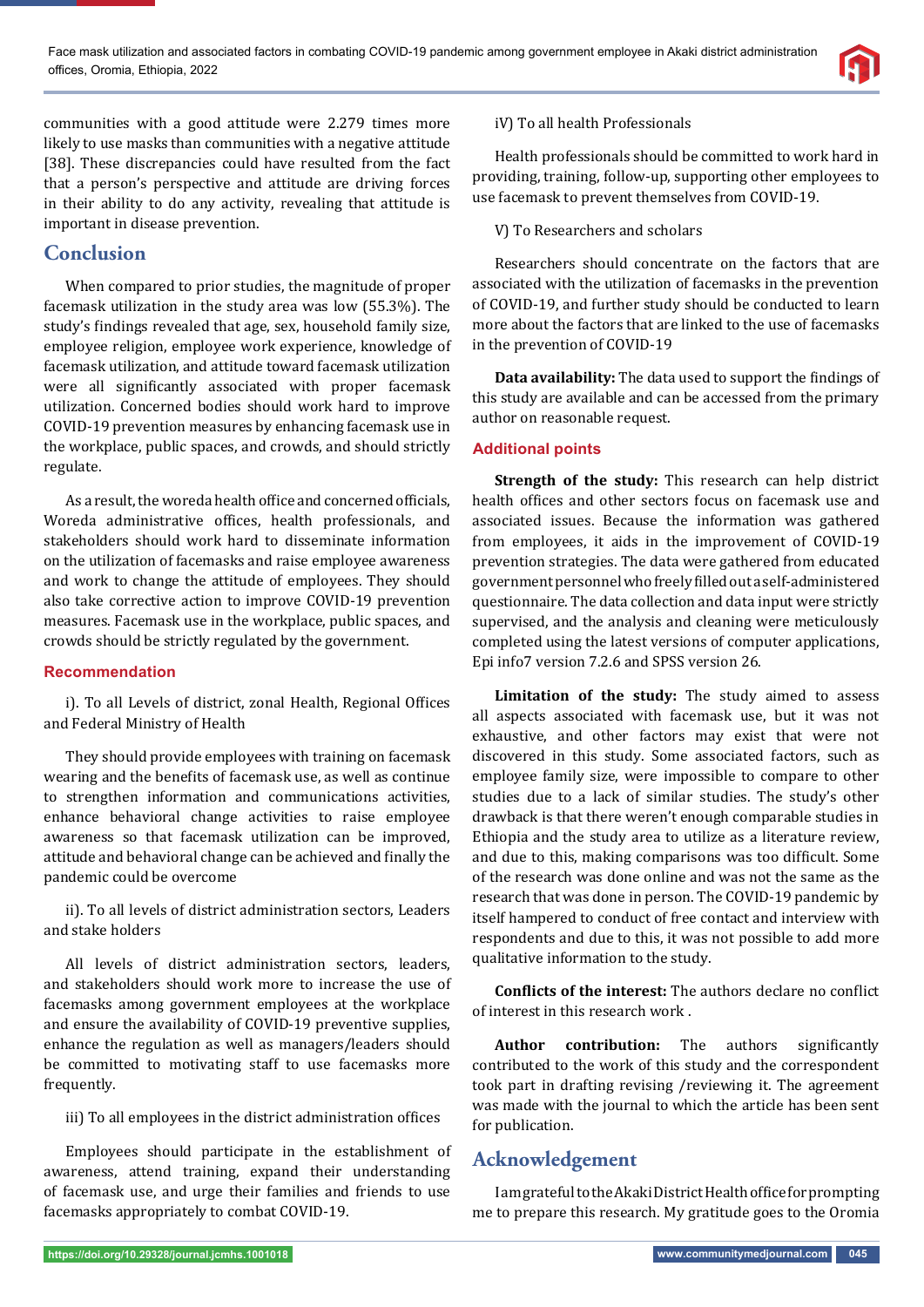

Health Bureau for providing the ethical approval. I am also grateful and honored to my advisors Dr. Derese Desalegn Buta (BSc, MPH and Ph.D.) to express my special thanks and deep appreciation for effectively guiding and encouraging me to write this research paper. My gratitude goes to Dr.Adam Sheikh Said (MD, Ph.D.), and Mr Geleta Merga Duguma(MPH) for their courageous support in writing up of the research. My special thanks go to the Public Service and Human Resources Development Office of Akaki District Administration who kindly provided me with information about employees in the district and I do not hesitate to thank all my data collectors, supervisors, families and associates.

**Funding:** No funded raised from institutions or other sources and the study was conducted by the researcher.

## **References**

- 1. Yazew BG, Abate HK, Mekonnen CK. Knowledge, Attitude and Practice Towards COVID-19 in Ethiopia: A Systematic Review; 2020. Patient Prefer Adherence. 2021 Feb 15;15:337-348. doi: 10.2147/PPA. S288186. PMID: 33623375; PMCID: PMC7894797.
- 2. Saadatjoo S, Miri M, Hassanipour S, Ameri H, Arab-Zozani M. Knowledge, attitudes, and practices of the general population about Coronavirus disease 2019 (COVID-19): a systematic review and meta-analysis with policy recommendations. Public Health [Internet]. 2021;194:185–95. https://doi.org/10.1016/j.puhe.2021.03.005
- 3. Bekele D, Tolossa T, Tsegaye R, Teshome W. The knowledge and practice towards COVID-19 pandemic prevention among residents of Ethiopia. An online cross-sectional study. PLoS One. 2021 Jan 28;16(1):e0234585. doi: 10.1371/journal.pone.0234585. PMID: 33507906; PMCID: PMC7843015.
- 4. Tesfaye ZT, Yismaw MB, Negash Z, Ayele AG. COVID-19-Related Knowledge, Attitude and Practice Among Hospital and Community Pharmacists in Addis Ababa, Ethiopia. Integr Pharm Res Pract. 2020 Aug 24;9:105-112. doi: 10.2147/IPRP.S261275. PMID: 32904494; PMCID: PMC7455591.
- 5. Fikadu Y, Yeshaneh A, Melis T, Mesele M, Anmut W, Argaw M. COVID-19 Preventive Measure Practices and Knowledge of Pregnant Women in Guraghe Zone Hospitals. Int J Womens Health. 2021 Jan 7;13:39-50. doi: 10.2147/IJWH.S291507. PMID: 33442303; PMCID: PMC7800450.
- 6. Duong MC, Nguyen HT, Duong BT. A Cross-Sectional Study of Knowledge, Attitude, and Practice Towards Face Mask Use Amid the COVID-19 Pandemic Amongst University Students in Vietnam. J Community Health [Internet]. 2021;(0123456789). https://doi. org/10.1007/s10900-021-00981-6
- 7. Larebo YM, Abame DE. Knowledge, attitudes, and practices of face mask utilization and associated factors in COVID-19 pandemic among Wachemo University Students, Southern Ethiopia: A cross-sectional study. PLoS One. 2021 Sep 20;16(9):e0257609. doi: 10.1371/journal. pone.0257609. PMID: 34543358; PMCID: PMC8451998.
- 8. Shiferie F. Improper disposal of face masks during COVID-19: unheeded public health threat. Pan Afr Med J. 2021 Apr 14;38:366. doi: 10.11604/pamj.2021.38.366.29063. PMID: 34367445; PMCID: PMC8308934.
- 9. Ma L, Liu H, Tao Z, Jiang N, Wang S, Jiang X. Knowledge, Beliefs/ Attitudes, and Practices of Rural Residents in the Prevention and Control of COVID-19: An Online Questionnaire Survey. Am J Trop Med Hyg. 2020 Dec;103(6):2357-2367. doi: 10.4269/ajtmh.20-0314. Epub 2020 Oct 27. PMID: 33124537; PMCID: PMC7695081.
- 10. Defar A, Molla G, Abdella S, Tessema M, Ahmed M, Tadele A, Getachew

F, Hailegiorgis B, Tigabu E, Ababor S, Bizuwork K, Deressa A, Tasaw G, Kebede A, Melese D, Gashu A, Eshetu K, Tayachew A, Wossen M, Hassen A, Habebe S, Assefa Z, Abayneh A, Abate E, Tollera G. Knowledge, practice and associated factors towards the prevention of COVID-19 among high-risk groups: A cross-sectional study in Addis Ababa, Ethiopia. PLoS One. 2021 Mar 11;16(3):e0248420. doi: 10.1371/journal.pone.0248420. PMID: 33705480; PMCID: PMC7951807.

- 11. Tadesse T, Tesfaye T, Alemu T, Haileselassie W. Healthcare Worker's Knowledge, Attitude, and Practice of Proper Face Mask Utilization, and Associated Factors in Police Health Facilities of Addis Ababa, Ethiopia. J Multidiscip Healthc. 2020 Oct 21;13:1203-1213. doi: 10.2147/JMDH. S277133. PMID: 33116565; PMCID: PMC7585795.
- 12. WHO. Mask use in the context of COVID-19. World Heal Organ [Internet]. 2020;(December):1–10. Available from: https://www.who. int/publications/i/item/advice-on-the-use-of-masks-in-the-communityduring-home-care-and-in-healthcare-settings-in-the-context-of-thenovel-coronavirus-(2019-ncov)-outbreak
- 13. NPHEOC. NATIONAL PUBLIC HEALTH EMERGENCY OPERATION CENTER ( PHEOC ), ETHIOPIA COVID-19 PANDEMIC PREPAREDNESS AND RESPONSE IN ETHIOPIA Subject of focus : SARS-CoV-2 new Variant of Concern Vaccination against COVID-19 in Ethiopia. 2021;(November):1–18.
- 14. WHO Regional Office for Africa. Weekly Bulletin on Outbreaks. 2020;(August):1–20. Available from: https://apps.who.int/iris/bitstream/ handle/10665/331023/OEW07-1016022020.pdf
- 15. Karim SSA. What We Do & Don't Know About The Omicron Variant [Internet]. SA Corona Virus Online Portal. Available from: https:// sacoronavirus.co.za/2021/11/29/presentation-what-we-do-dont-knowabout-the-omicron-variant-salim-s-abdool-karim-frs/
- 16. Talic S, Shah S, Wild H, Gasevic D, Maharaj A, Ademi Z, Li X, Xu W, Mesa-Eguiagaray I, Rostron J, Theodoratou E, Zhang X, Motee A, Liew D, Ilic D. Effectiveness of public health measures in reducing the incidence of covid-19, SARS-CoV-2 transmission, and covid-19 mortality: systematic review and meta-analysis. BMJ. 2021 Nov 17;375:e068302. doi: 10.1136/bmj-2021-068302. Erratum in: BMJ. 2021 Dec 3;375:n2997. PMID: 34789505.
- 17. College Of Health Sciences School Of Nursing And Midwifery Postgraduate Program Nurses Knowledge , Attitude And Towards Face Mask And Its Associated Factors Covid-19 Pandemic In Selected Governmental Hospitals , Addis Ababa , Ethiopia , By : Asmeret Leake. 2021;
- 18. Facemask reduces 53% [Internet]. Available from: https://www. newshub.co.nz/home/new-zealand/2021/11/covid-19-global-studyshows-mask-wearing-decreases-virus-prevalence-by-53-percent.html
- 19. Missoni E, Armocida B, Formenti B. Face Masks for All and All for Face Masks in the COVID-19 Pandemic: Community Level Production to Face the Global Shortage and Shorten the Epidemic. Disaster Med Public Health Prep. 2021 Feb;15(1):e29-e33. doi: 10.1017/dmp.2020.207. Epub 2020 Jun 24. Erratum in: Disaster Med Public Health Prep. 2021 Feb;15(1):e50. PMID: 32576310; PMCID: PMC7371839.
- 20. Al Naam YA, Elsafi SH, Alkharraz ZS, Alfahad OA, Al-Jubran KM, Al Zahrani EM. Community practice of using face masks for the prevention of COVID-19 in Saudi Arabia. PLoS One [Internet]. 2021;16(2 February):1–12. Available from: http://dx.doi.org/10.1371/ journal.pone.0247313
- 21. Molla KA, Abegaz SB. Community knowledge, attitude and practices to SARS-CoV-2 disease 2019 (COVID-19): A cross-sectional study in Woldia town, Northeast Ethiopia. PLoS One [Internet]. 2021;16(4 April):1–14. Available from: http://dx.doi.org/10.1371/journal. pone.0250465
- 22. Seid Yimer T, Gebrehana Belay H. Knowledge and Practice of Health Care Providers Towards Proper Face Mask Utilization to Minimize the Extent of COVID-19 Infection in Amhara Region Referral Hospitals,